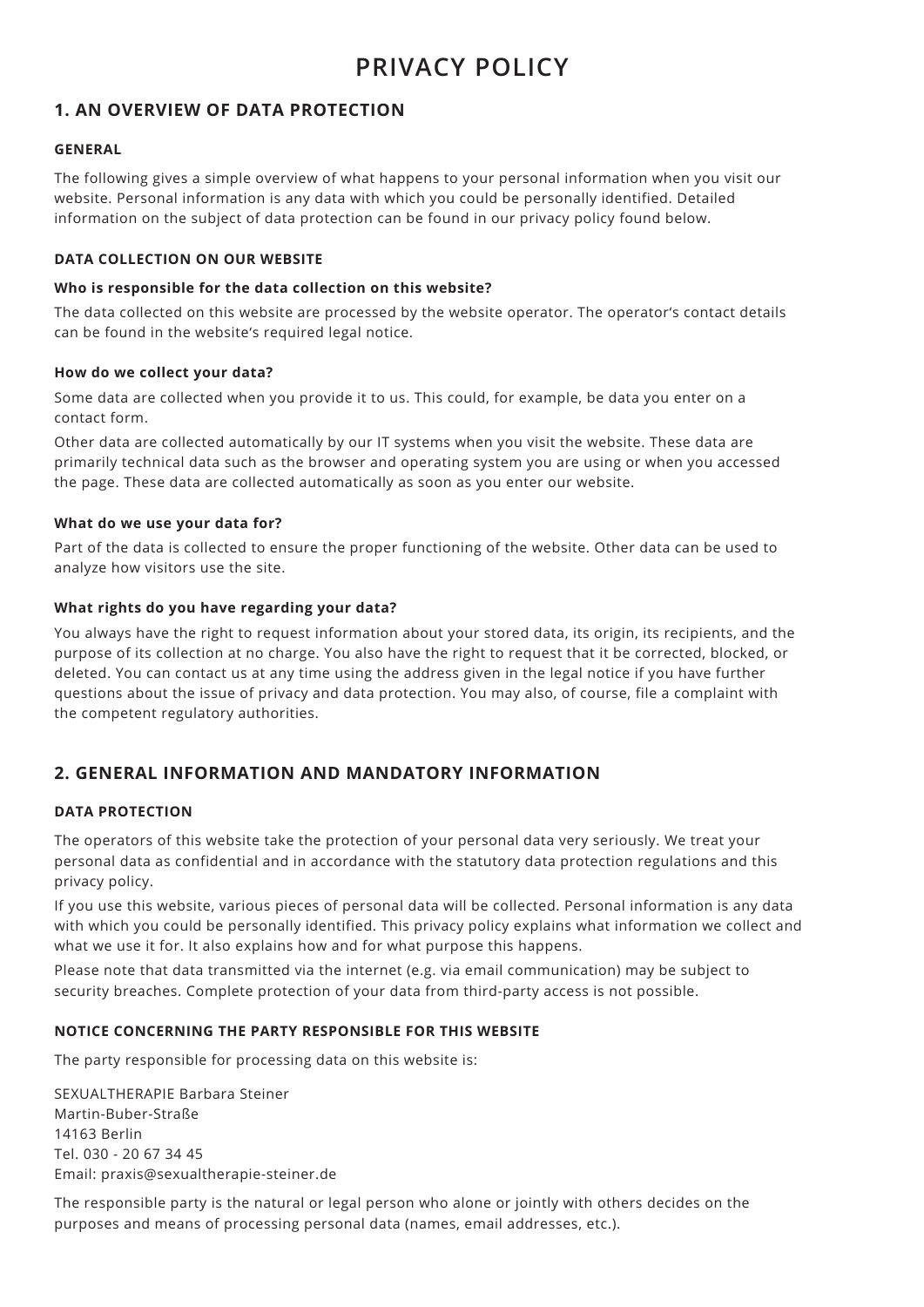## **REVOCATION OF YOUR CONSENT TO THE PROCESSING OF YOUR DATA**

Many data processing operations are only possible with your express consent. You may revoke your consent at any time with future effect. An informal email making this request is sufficient. The data processed before we receive your request may still be legally processed.

# **RIGHT TO FILE COMPLAINTS WITH REGULATORY AUTHORITIES**

If there has been a breach of data protection legislation, the person affected may file a complaint with the competent regulatory authorities. The competent regulatory authority for matters related to data protection legislation is the data protection officer of the German state in which our company is headquartered. A list of data protection officers and their contact details can be found at the following link: https://www.bfdi.bund.de/DE/Infothek/Anschriften\_Links/anschriften\_links-node.html.

# **RIGHT TO DATA PORTABILITY**

You have the right to have data which we process based on your consent or in fulfillment of a contract automatically delivered to yourself or to a third party in a standard, machine-readable format. If you require the direct transfer of data to another responsible party, this will only be done to the extent technically feasible.

# **SSL OR TLS ENCRYPTION**

This site uses SSL or TLS encryption for security reasons and for the protection of the transmission of confidential content, such as the inquiries you send to us as the site operator. You can recognize an encrypted connection in your browser's address line when it changes from "http://" to "https://" and the lock icon is displayed in your browser's address bar.

If SSL or TLS encryption is activated, the data you transfer to us cannot be read by third parties.

# **INFORMATION, BLOCKING, DELETION**

As permitted by law, you have the right to be provided at any time with information free of charge about any of your personal data that is stored as well as its origin, the recipient and the purpose for which it has been processed. You also have the right to have this data corrected, blocked or deleted. You can contact us at any time using the address given in our legal notice if you have further questions on the topic of personal data.

## **OPPOSITION TO PROMOTIONAL EMAILS**

We hereby expressly prohibit the use of contact data published in the context of website legal notice requirements with regard to sending promotional and informational materials not expressly requested. The website operator reserves the right to take specific legal action if unsolicited advertising material, such as email spam, is received.

# **3. DATA COLLECTION ON OUR WEBSITE**

## **COOKIES**

Some of our web pages use cookies. Cookies do not harm your computer and do not contain any viruses. Cookies help make our website more user-friendly, efficient, and secure. Cookies are small text files that are stored on your computer and saved by your browser.

Most of the cookies we use are so-called "session cookies." They are automatically deleted after your visit. Other cookies remain in your device's memory until you delete them. These cookies make it possible to recognize your browser when you next visit the site.

You can configure your browser to inform you about the use of cookies so that you can decide on a casebycase basis whether to accept or reject a cookie. Alternatively, your browser can be configured to automatically accept cookies under certain conditions or to always reject them, or to automatically delete cookies when closing your browser. Disabling cookies may limit the functionality of this website.

Cookies which are necessary to allow electronic communications or to provide certain functions you wish to use (such as the shopping cart) are stored pursuant to Art. 6 paragraph 1, letter f of DSGVO. The website operator has a legitimate interest in the storage of cookies to ensure an optimized service provided free of technical errors. If other cookies (such as those used to analyze your surfing behavior) are also stored, they will be treated separately in this privacy policy.